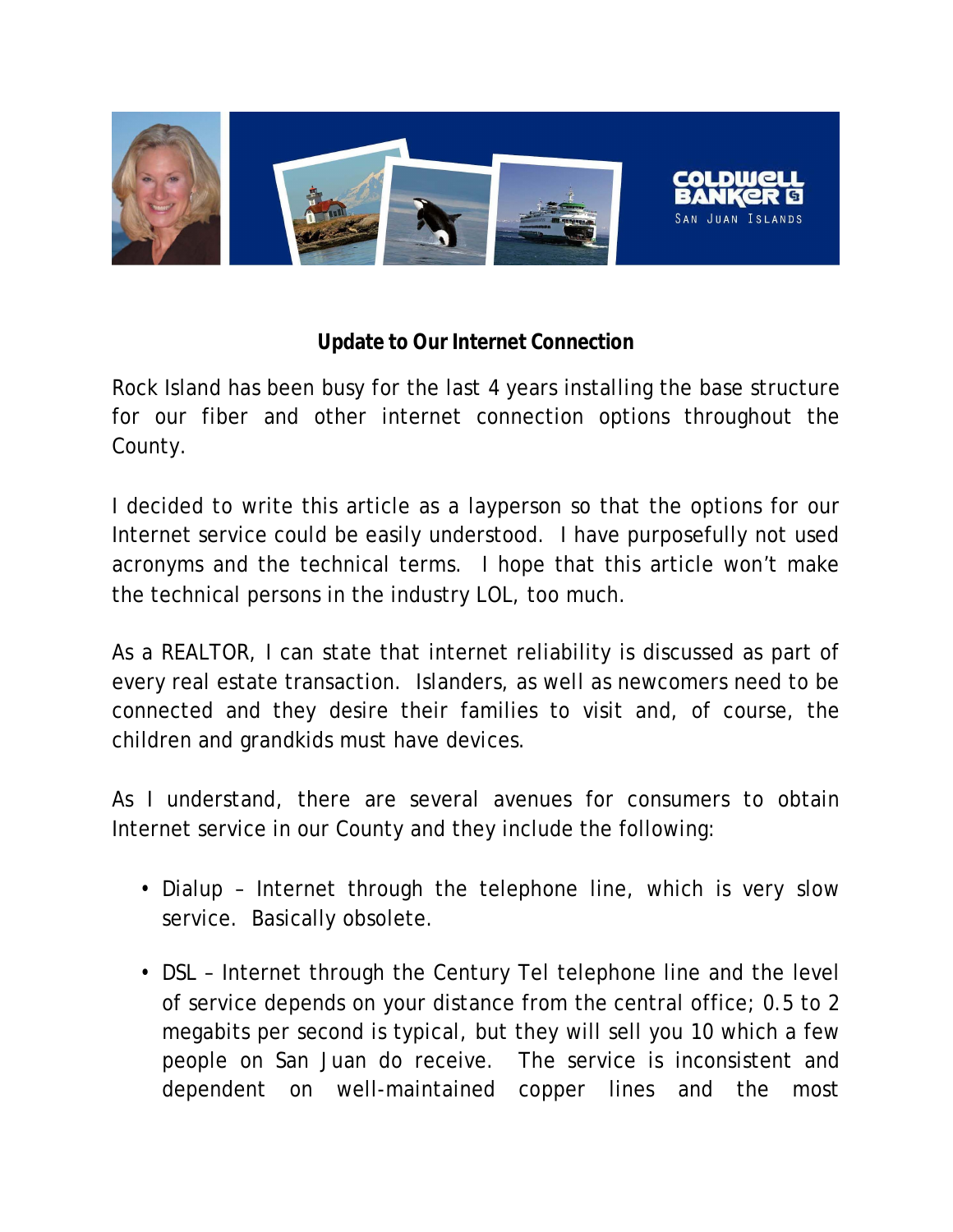unfortunate event is you must work with Century Tel. Rock Island can also provide the DSL service using the Century Tel telephone line which is what I recommend, if DSL is your only option.

- Satellite Service Internet through a satellite connection. The level of service can be up to 12 megabits but the delays in signal are significant and high data costs are an issue.
- LTE from Rock Island. Rock Island partnered with T Mobile and now we have 39 cell sites in the County with 11 on San Juan. Service speed is 10-25 megabits for \$75 per month. They have a seasonal rate for this service for \$49 if you don't live here full time. For this option, you do need line of site with one of the towers.
- Fiber Optic from Rock Island Internet service with 30-1000 megabits per second; the gold standard. Reliable and scalable. \$80-\$180 per month based on the speed you select. They have seasonal rates for this service starting at \$55.

## **How do we get it?**

Visit the Rock Island website or email fiber@Rockisland.com to see if your property is within a service area. Rock Island has installed fiber to the majority of the main roads, but it is the home-owners or subdivision homeowner's association responsibility to arrange for the fiber to be installed in the side roads and to the actual residences. The "middle and last mile" as it is known in the industry.

## https://rockisland.com/fiber/

Rock Island, a wholly-owned subsidiary but operating as a separate entity from OPALCO, provides the Internet service to islanders. Rock Island does not offer a triple play for HD pay TV.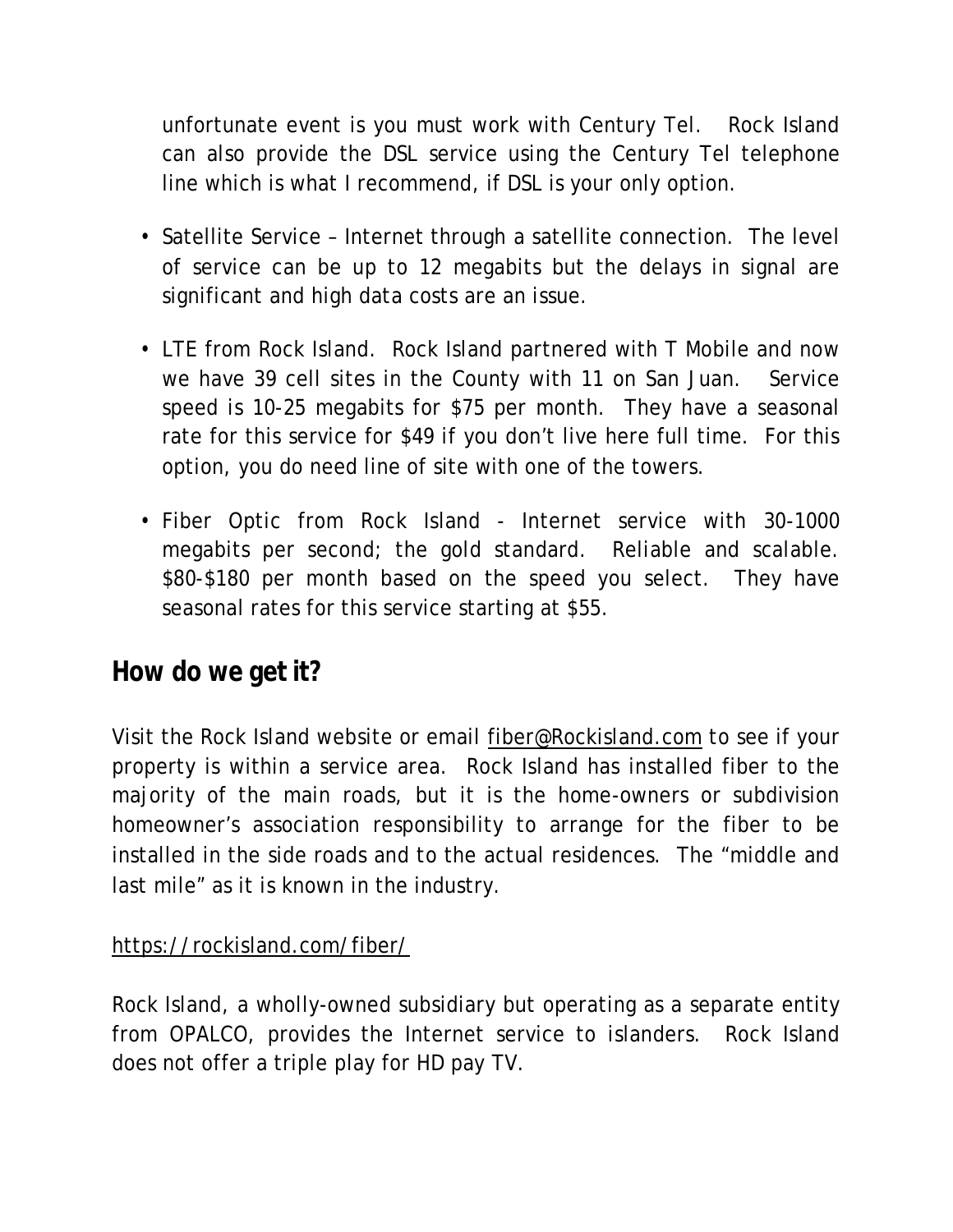Rock Island is also providing the associated Internet support and is working closely with local property owners and business owners to upgrade their service.

There are dozens of neighborhood plats that have already been served with fiber. As a group they organized to arrange for the installation charges via loans or special assessments. This approach allowed all property owners in the area to share in the middle mile costs and then the individual homeowners absorb the cost to install down their driveways. Rock Island also has made up to \$1,500 of incentive credit available to the last mile builds. The costs to connect to fiber varies, but \$3,500-\$5,000 is a good average estimate. Generally, the trenching cost per foot is \$15-\$20

The neighborhoods without Homeowner Associations have struggled to get organized enough to be placed in the queue for fiber. Where possible, Rock Island has provided the LTE option to some of the neighbors within an area that hasn't agreed that fiber is in their future.

Rock Island's monthly fees range from \$95-\$150 subject to the speed you select. There is also a one-time hookup fee of \$150. Digital phone can be added for just under \$20 a month.

Roche Harbor Resort was on the front line for fiber installation and has benefited accordingly. They now offer internet and telephone services to the transient population staying at the resort and in the marina. Rightfully so, Roche Harbor deemed having high speed Internet as their number one guest amenity. Guests stay longer when they can keep connected to their work and family.

As property owners, we need to be the ones that accept the responsibility and bring the fiber to our homes. We need the level of communication, safety and entertainment that it offers. The fastest growing segment of the general population joining Facebook is those individuals that are over